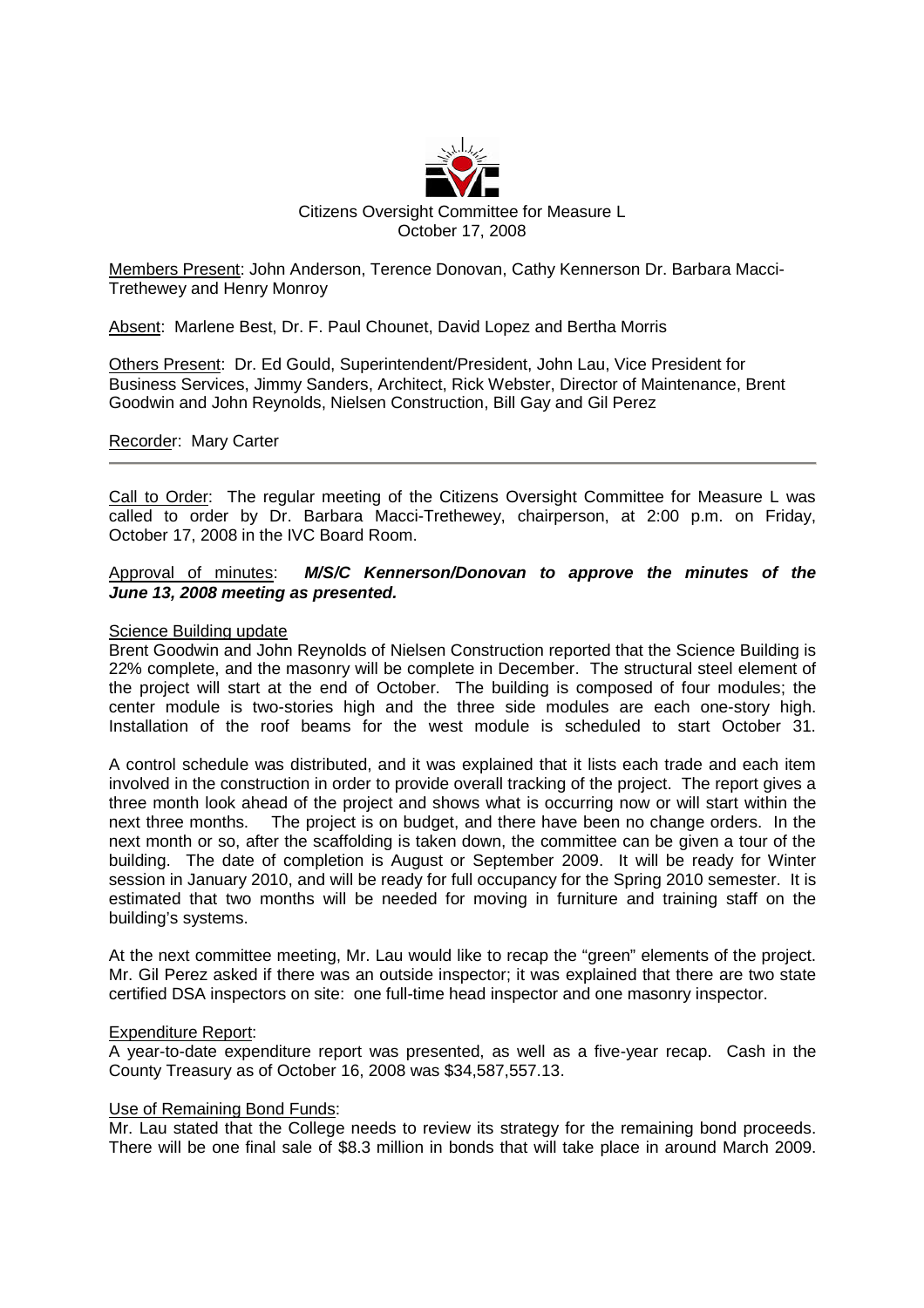The Library project was not approved for state funding. The 400 building modernization was approved, but there are no funds available until the State bonds are approved. The College has received a grant for the bus transit area. The Human Resources building will have to be moved and the College is close to finalizing an agreement with KYMA to bring their office/studio oncampus. They will broadcast from IVC and the plan is to start a telecommunication program.

Dr. Ed Gould stated that \$32 to \$34 million has been committed to the Science Building. There has been a great deal of discussion regarding the direction to take with the remaining bond funds. The College is hoping for state funds to provide matching funds for the 400 building improvements. IVC has a 45 year old campus that is showing the wear-and-tear. Dr. Gould recommended a modernization program for the campus to begin as soon as possible. The Career Tech building would be delayed, but with the changes in industry and curriculum, some redesign of the project will be needed.

Dr. Gould recommended that the College move ahead with modernization projects as the #1 priority (after the Science Building), with the Career Technical Building as the #2 priority. The College is looking into the possibility extending Measure L (at no additional cost to taxpayers) and going out for a new bond issue.

Deferred Maintenance: John Lau stated that the College does not have enough funds for an effective building program; it is trying maximize its funds by obtaining state funds, but it needs a default plan if case the state funds are not received. The College may need a combination of funding strategies. A list of needed deferred maintenance projects was reviewed, totaling \$11.3 million. Dr. Gould stated that he would like to see all projects realized, but with \$32 million committed to the Science Building, a change in priorities is needed. The parking lot has deteriorated, and it must be addressed. Existing buildings are past their 30 year cycle. All students need quality facilities. Rick Webster, Director of Maintenance, reported that the high voltage feeders are 30 years old, and two more are needed. He considers the first nine items on the deferred maintenance list as essential, as well as items #14, #25 and #27. Some deferred maintenance money is available from the state, on a matching basis. John Lau stated that deferred maintenance needs are now more severe, and costs are increasing.

John Lau stated that the original concept and scope of the Science Building expanded to final 70,000 square foot design, without a discussion of what other projects could be accomplished. The project grew by 33% in scope, but fortunately the price was less than the expected \$36 million estimate.

It was Dr. Gould's recommendation that the College obligate funds to the Science Building, go through the list of modernization/maintenance project that are necessary, look at a new concept for the evolving career/technical area, look at options for a multipurpose building, look at flexible design and pursue alternate funding.

Parking Plan: Jimmy Sanders, architect, reviewed the proposed master traffic plan with the committee. The plan calls for opening up a second entrance on Aten Road, and an additional entrance on Hwy 111 for a total of four entrances. The perimeter road will go all the way around campus, and the Aten Road entrance will be re-designed to solve the cross traffic issue. Additional day pass machines will be distributed throughout the parking lots, to address traffic back-up. The parking lot project is estimated at \$5 million dollars. John Lau stated that the parking lot was build for a campus with 4,000 students; the College currently has 8,000 students.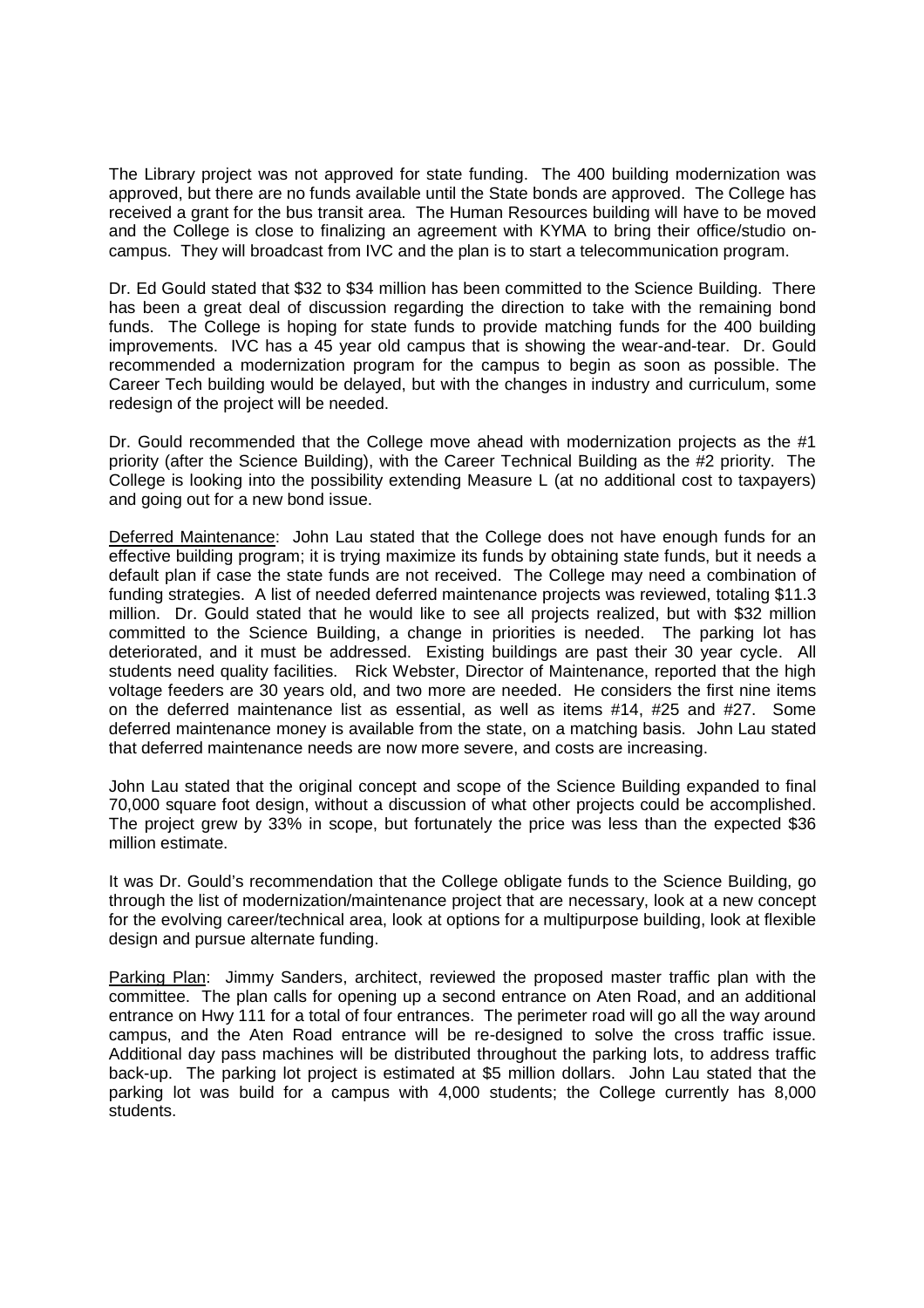New Committee Members: Gil Perez will take the place of Henry Monroy as a taxpayer organization representative, and Rick Webster, Jr. will be appointed at the new student representative at the next Board of Trustees meeting.

The committee discussed possible nominees to replace outgoing committee members. Some suggestions included: Sandra Standiford, retired IVC administrator, Amanda Brooke, McCabe Superintendent, Jim Walker (Westmorland area), Jack and Joan Tyler, Fritz Rubin, Hildy Solis (Calexico), Marv Wood (Holtville). It was also agreed to ask the IVC Foundation and Brawley Chamber of Commerce for possible nominees.

John Lau thanked all the committee members for their service, and invited outgoing members to come to all future meetings and tours. It was decided to hold the next meeting in early December so that new and outgoing members could attend together.

Next Meeting: December 12, 2008, 2:00 p.m.

Meeting adjourned at 3:45 p.m.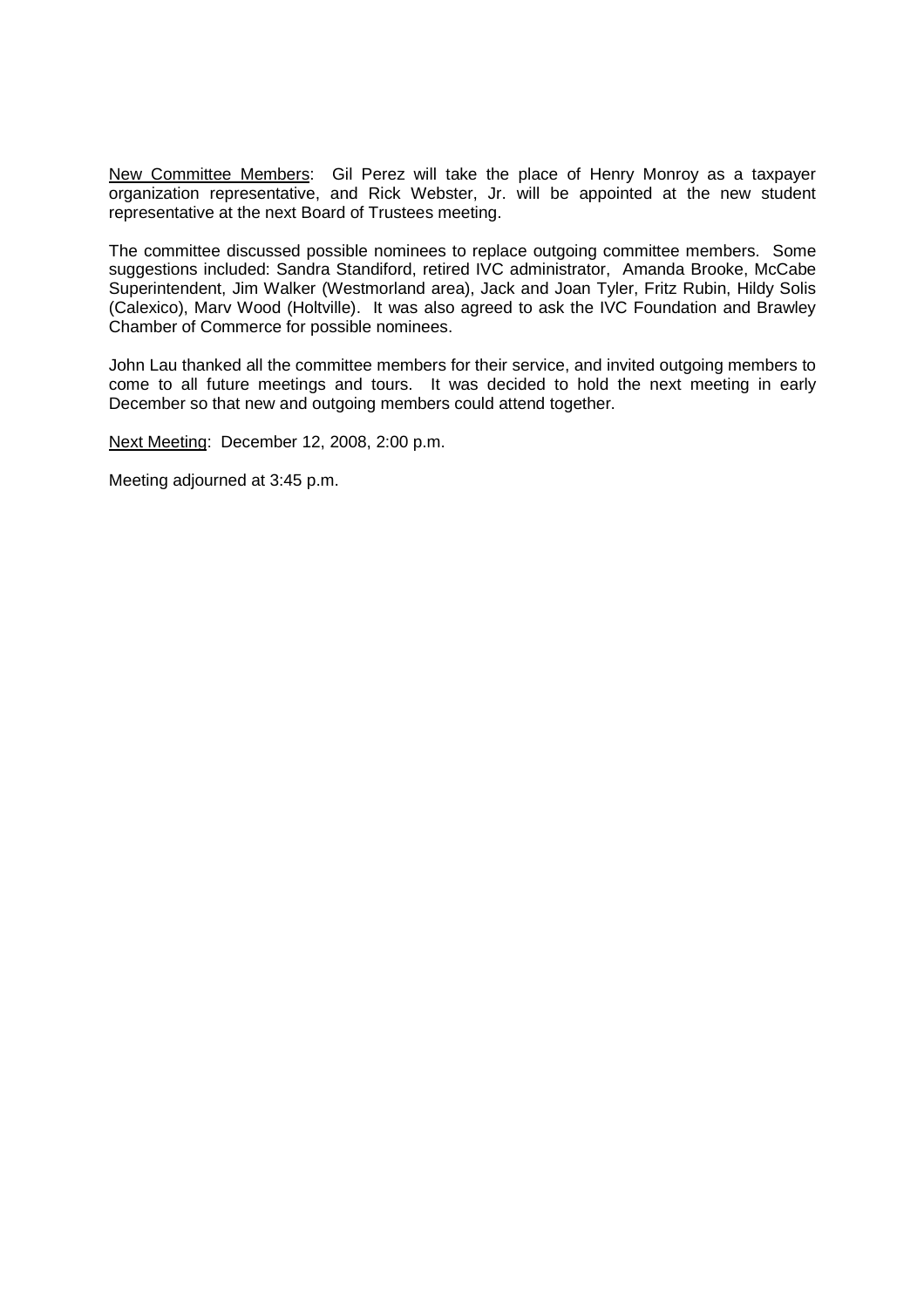$\binom{2}{x}$ 

 $\big($ 

|                                                                              | 2004-05    | 2005-06      | 2006-07                              | 2007-08                   | 2008-09                                                                      | <b>Total</b> |
|------------------------------------------------------------------------------|------------|--------------|--------------------------------------|---------------------------|------------------------------------------------------------------------------|--------------|
| <b>CONSTRUCTION/SITE IMPROVEMENT</b>                                         |            |              |                                      |                           |                                                                              |              |
| Science Building Construction<br>Deferred Maintenance - college center doors |            |              |                                      |                           | 3,790,239.57 1,499,258.06                                                    | 5,289,497.63 |
| Deferred Maintenance - HVAC Gym                                              |            |              |                                      |                           | 25,770.00                                                                    | 25,770.00    |
| Deferred Maintenance - HVAC Library                                          |            |              |                                      | 15,282.66                 |                                                                              | 15,282.66    |
| Deferred Maintenance - tennis courts                                         |            |              |                                      | 35,793.25                 |                                                                              | 35,793.25    |
| Deferred Maintenance - Water Treatment Plant                                 |            |              |                                      | 25,000.00                 |                                                                              | 25,000.00    |
| North Parking Lot lights                                                     |            |              |                                      | 21,942.68                 |                                                                              | 21,942.68    |
| Track                                                                        |            |              |                                      | 153,500.00                |                                                                              | 153,500.00   |
| Parking lot phase II                                                         |            |              |                                      | 389,637.50                |                                                                              | 389,637.50   |
| Pool                                                                         |            |              |                                      | 1,412,014.00 1,822,806.00 |                                                                              | 3,234,820.00 |
| *Ramp rental (portable bidgs)                                                |            | 247,510.95   | 50,347.48                            | 23,302.86                 |                                                                              | 321,161.29   |
| Floor, 2100 bldg                                                             |            |              | 3,250.68                             | <b>XXX</b>                | XXX                                                                          | 3,250.68     |
| Auto tech electrical                                                         |            |              | 20,500.00<br>84,809.93               |                           |                                                                              | 20,500.00    |
| Gym floor                                                                    |            |              | 107,019.54                           |                           |                                                                              | 84,809.93    |
| Parking Lot Phase I Sports field relocation                                  |            |              | 751,572.07                           |                           |                                                                              | 107,019.54   |
| Roofing project                                                              |            | 1,254,920.69 |                                      |                           |                                                                              | 751,572.07   |
| Portable building relocation                                                 |            | 77,397.52    | 191,746.31                           |                           |                                                                              | 1,446,667.00 |
| Supplies misc                                                                | 326.04     | 20,366.82    | 309,021.00                           |                           |                                                                              | 386,418.52   |
| Electrical                                                                   | 101,445.18 |              | 4,881.37                             |                           |                                                                              | 25,574.23    |
| Remodel - gym                                                                | 29,250.83  | 34, 174. 15  |                                      |                           |                                                                              | 135,619.33   |
| Air Conditioning                                                             | 85,083.00  | 30,478.63    |                                      |                           |                                                                              | 59.729.46    |
| Remodel - counseling                                                         |            | 13,752.12    |                                      |                           |                                                                              | 98,835.12    |
| Remodel - misc                                                               |            | 13,326.53    |                                      |                           |                                                                              | 13,326.53    |
| Sidewalks                                                                    |            | 11,838.60    |                                      |                           |                                                                              | 11,838.60    |
| <b>Benches</b>                                                               |            | 7,020.86     |                                      |                           |                                                                              | 7,020.86     |
| Auto Shop                                                                    |            | 3,281.50     |                                      |                           |                                                                              | 3,281.50     |
| Concete                                                                      | 4,500.00   |              |                                      |                           |                                                                              | 4,500.00     |
| <b>Total Construction/Site Improvement</b>                                   | 5,172.71   |              |                                      |                           | 225,777.76 1,714,068.37 2,935,162.38 6,277,504.52 1,525,028.06 12,677,541.09 | 5,172.71     |
| <b>EQUIPMENT</b><br>Equipment - Science div.                                 |            |              |                                      |                           |                                                                              |              |
| Capital Equipment                                                            |            | 146,685.75   | 40,299.94                            |                           |                                                                              | 186,985.69   |
| <b>Total Equipment</b>                                                       |            |              | 16,350.56                            |                           |                                                                              | 16,350.56    |
|                                                                              | 0.00       | 146,685.75   | 56,650.50                            | 0.00                      | 0.00                                                                         | 203,336.25   |
| <b>OTHER OUTGO</b>                                                           |            |              |                                      |                           |                                                                              |              |
| *Debt payments - Cert. of Participation                                      | 89,021.60  | 382,190.09   | 394,138.99                           | <b>XXX</b>                | <b>XXX</b>                                                                   | 865,350.68   |
| *Debt payments - Lease Revenue Bonds                                         | 291,550.46 | 293,927.87   | 290,597.17                           | <b>XXX</b>                | <b>XXX</b>                                                                   | 876,075.50   |
| Other                                                                        |            | 660.00       |                                      |                           |                                                                              | 660.00       |
| <b>Total Other Outgo</b>                                                     | 380,572.06 | 676,777.96   | 684,736.16                           | 0.00                      | 0.00                                                                         | 1,742,086.18 |
| <b>SALARIES AND BENEFITS</b>                                                 |            |              |                                      |                           |                                                                              |              |
| Maintenance workers - salaries                                               |            | 59,759.13    | 68,742.76                            | 74,085.08                 | 20,104.40                                                                    | 222,691.37   |
| Maintenance workers - benefits                                               |            | 32,078.56    | 33,259.93                            | 33,928.93                 | 8,286.74                                                                     | 107,554.16   |
| <b>Total Salaries and Benefits</b>                                           | 0.00       | 91,837.69    | 102,002.69                           | 108,014.01                | 28,391.14                                                                    | 330,245.53   |
| <b>SERVICES</b>                                                              |            |              |                                      |                           |                                                                              |              |
| <b>Construction Management</b>                                               |            |              |                                      | 838,414.59                | 241,535.29                                                                   | 1,079,949.88 |
| Permits, inspection                                                          |            | 5,000.00     | 38,693.88                            | 137,989.59                | 111,371.71                                                                   | 293.055.18   |
| Legal ads                                                                    | 1,659.47   | 796.13       | 2,673.05                             | 5,230.30                  | 926.40                                                                       | 11,285.35    |
| Security                                                                     |            |              |                                      |                           | 12,097.83                                                                    | 12,097.83    |
| Architect                                                                    |            | 452,420.72   | 904,886.35                           | 681,382.33                |                                                                              | 2,038,689.40 |
| <b>Construction Insurance</b>                                                |            |              |                                      | 22,488.00                 |                                                                              | 22,488.00    |
| <b>State Architect</b>                                                       |            |              | 136,900.00                           |                           |                                                                              | 136,900.00   |
| Audit                                                                        |            | 4,500.00     | 3,300.00                             |                           |                                                                              | 7,800.00     |
| Traffic survey                                                               |            |              | 8,791.08                             |                           |                                                                              | 8,791.08     |
| **Facility Planning                                                          |            | 4,140.00     | 10,180.00                            | <b>XXX</b>                | <b>XXX</b>                                                                   | 14,320.00    |
| *Portable bidg leases                                                        |            | 16,616.41    | 53,742.12                            | <b>XXX</b>                | XXX                                                                          | 70,358.53    |
| <b>Total Services</b>                                                        | 1,659.47   |              | 483,473.26 1,159,166.48 1,685,504.81 |                           | 365,931.23                                                                   | 3,695,735.25 |
| <b>SUPPLIES</b>                                                              |            |              |                                      |                           |                                                                              |              |
| Science Bldg groundbreaking                                                  |            |              | 2,097.94                             |                           |                                                                              | 2,097.94     |
| <b>Total Supplies</b>                                                        | 0.00       | 0.00         | 2,097.94                             | 0.00                      | 0.00                                                                         | 2,097.94     |
| <b>Total Expenditures</b>                                                    |            |              |                                      |                           | 608,009.29 3,112,843.03 4,939,816.15 8,071,023.34 1,919,350.43 18,651,042.24 |              |
|                                                                              |            |              |                                      |                           |                                                                              |              |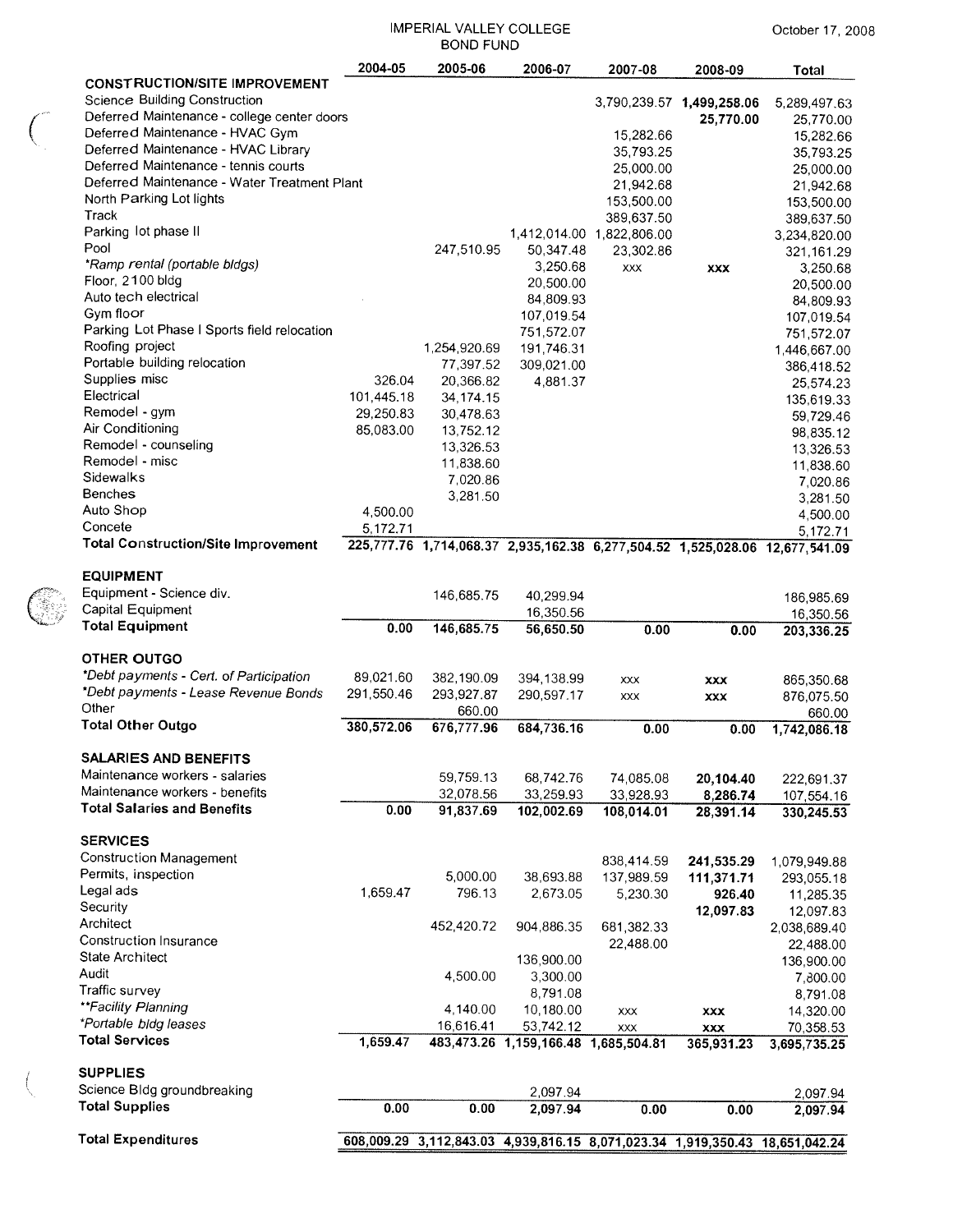#### IMPERIAL VALLEY COLLEGE **BOND FUND** 2008-09 Expenditures

 $\bullet$ 

 $\left(\begin{smallmatrix} 1 & 0 & 0 \\ 0 & 0 & 0 \\ 0 & 0 & 0 \\ 0 & 0 & 0 \\ 0 & 0 & 0 \\ 0 & 0 & 0 \\ 0 & 0 & 0 \\ 0 & 0 & 0 \\ 0 & 0 & 0 \\ 0 & 0 & 0 & 0 \\ 0 & 0 & 0 & 0 \\ 0 & 0 & 0 & 0 \\ 0 & 0 & 0 & 0 \\ 0 & 0 & 0 & 0 & 0 \\ 0 & 0 & 0 & 0 & 0 \\ 0 & 0 & 0 & 0 & 0 \\ 0 & 0 & 0 & 0 & 0 \\ 0 & 0 & 0 & 0 & 0 & 0 \\ 0 & 0$ 

| PO                   | Vendor                                                  |                |     |                | <b>Description</b>                                                                                 | Amount                     | Date               |
|----------------------|---------------------------------------------------------|----------------|-----|----------------|----------------------------------------------------------------------------------------------------|----------------------------|--------------------|
| P6020499             | Challenger Sheet Metal                                  | 82001          |     | 870 6210       | 6770 Sheet metal & skylights, pay app. #1                                                          | 6,570.00                   | 10/9/08            |
| 1019263              | Desert Security                                         |                |     |                | 82001 872 5110 6770 Security                                                                       | 1,431.04                   | 7/17/08            |
|                      | 3019572 Desert Security                                 |                |     |                | 82001 872 5110 6770 Security 7/7 - 7/27/08                                                         | 2,242.80                   | 8/14/08            |
| P6020061             | <b>Desert Security</b>                                  | 82001          |     |                | 872 5110 6770 Security, 7/28 - 8/10/08                                                             | 2,429.71                   | 9/11/08            |
| P6020070             | Desert Security                                         |                |     |                | 82001 872 5110 6770 Security, 8/11 - 8/31/08                                                       | 3,377.56                   | 9/18/08            |
| P6020230             | <b>Desert Security</b>                                  |                |     |                | 82001 872 5110 6770 Security, 9/1 - 9/7/08                                                         | 1,121.52                   | 9/25/08            |
| P6020669             | <b>Desert Security</b>                                  |                |     |                | 82001 872 5110 6770 Security 9/15 - 9/21/08                                                        | 747.60                     | 10/16/08           |
| P6020704             | Desert Security<br>P6019597 DEZ Construction            |                |     |                | 82001 872 5110 6770 Security 9/22 - 9/28/08                                                        | 747.60                     | 10/16/08           |
| P6020491             | DEZ Construction                                        |                |     |                | 82001 870 6210 6770 Concrete, pay app. #4<br>82001 870 6210 6770 Concrete, pay app. #5             | 78,977.70                  | 8/14/08            |
| P6019373             | Hartline Inspection                                     |                |     |                | 82001 873 5830 6770 Inspection 7/1 - 7/15/08                                                       | 69,420.60                  | 10/9/08            |
| P6019571             | Hartline Inspection                                     |                |     |                | 82001 873 5830 6770 Inspection, 7/16 - 7/31/08                                                     | 14,400.00<br>18,000.00     | 7/24/08<br>8/7/08  |
| P6019762             | Hartline Inspection                                     |                |     |                | 82001 873 5830 6770 Inspection 8/1 - 8/15/08                                                       | 16,575.00                  | 8/21/08            |
| P6019891             | Hartline Inspection                                     |                |     |                | 82001 873 5830 6770 Inspection, 8/18 - 8/29/08                                                     | 12,000.00                  | 9/4/08             |
| P6020199             | Hartline Inspection                                     |                |     | 82001 873 5830 | 6770 Inspection, 9/1 - 9/15/08                                                                     | 16,050.00                  | 9/18/08            |
| P6020408             | Hartline Inspection                                     | 82001 873      |     | 5830           | 6770 Inspection, 9/16 - 9/30/08                                                                    | 13,875.00                  | 10/2/08            |
| P6019608             | Haxton Masonry                                          |                |     | 82001 870 6210 | 6770 Masonry, pay app. #3                                                                          | 323,565.30                 | 8/14/08            |
| P6020064             | Haxton Masonry                                          | 82001 870      |     |                | 6210 6770 Masonry, pay app. #4                                                                     | 136,458.00                 | 9/11/08            |
| P6020492             | Haxton Masonry                                          | 82001 870      |     |                | 6210 6770 Masonry, pay app. #5                                                                     | 244,917.00                 | 10/9/08            |
| P6020477             | Imperial Valley Press                                   |                |     |                | 81005 870 5740 6770 Legal ad - fire alarm bids                                                     | 926.40                     | 10/9/08            |
| P6019600             | <b>ISEC</b>                                             |                |     |                | 82001 870 6210 6770 Casework and finish carpentry, pay app. #2                                     | 19,530.00                  | 8/14/08            |
| P6019601             | <b>ISEC</b>                                             |                |     |                | 82001 870 6210 6770 Lab equipment, pay app. #2                                                     | 4.950.00                   | 8/14/08            |
| P6020493             | <b>ISEC</b>                                             | 82001 870      |     |                | 6210 6770 Casework and finish carpentry, pay app. #3                                               | 116,852.40                 | 10/9/08            |
| P6020494             | <b>ISEC</b>                                             |                |     |                | 82001 870 6210 6770 Lab equipment, pay app. #3                                                     | 18,977.40                  | 10/9/08            |
| P6019607             | Johnson Barnes & Finch                                  |                |     |                | 82001 870 6210 6770 Doors and Frames, pay app. #3                                                  | 5,301.00                   | 8/14/08            |
| P6020495<br>P6019498 | Johnson Barnes & Finch<br>Landmark Geo-engineers        |                |     |                | 82001 870 6210 6770 Doors and Frames, pay app. #4<br>82001 873 5830 6770 Testing                   | 54,942.84                  | 10/9/08            |
| P6020474             | Landmark Geo-engineers                                  |                |     |                | 82001 873 5830 6770 Testing, 6/12 - 7/9/08                                                         | 9,650.01                   | 8/7/08             |
| P6019606             | Neal Electric                                           | 82001          |     |                | 870 6210 6770 Electrical, pay app. #4                                                              | 10,821.70<br>20,553.30     | 10/9/08<br>8/14/08 |
| P6020065             | Neal Electric                                           | 82001          | 870 |                | 6210 6770 Electrical, pay app. #5                                                                  | 26,851.50                  | 9/11/08            |
| P6020496             | Neal Electric                                           | 82001          |     |                | 870 6210 6770 Electrical, pay app. #6                                                              | 11,550.60                  | 10/9/08            |
| 26019587             | <b>Nielsen Construction</b>                             | 82001          | 872 | 5110           | 6770 Construction management, pay app. #10                                                         | 82,659.67                  | 8/7/08             |
| 020705               | Nielsen Construction                                    | 82001          |     |                | 872 5110 6770 Construction management, pay app. #12                                                | 79,056.73                  | 10/16/08           |
| -6020060             | Nielsen Construction                                    |                |     |                | 82001 872 5110 6770 Construction management, pay app. #11                                          | 79,818.89                  | 9/11/08            |
| P6020066             | R&K Air Conditioning                                    | 82001          |     |                | 870 6210 6770 HVAC, pay app. #3                                                                    | 99,685.16                  | 9/11/08            |
| P6020251             | <b>Stanley Access Tech</b>                              |                |     |                | 84508 857 6130 6510 College Center Doors                                                           | 25,770.00                  | 9/30/08            |
| P6019605             | <b>Trademark Construction</b>                           | 82001 870      |     |                | 6210 6770 Framing and Finishes, pay. app. #3                                                       | 8,190.00                   | 8/14/08            |
| P6019604             | <b>Trademark Construction</b>                           | 82001          | 870 |                | 6210 6770 Structural & misc steel, pay app. #3                                                     | 54,105.84                  | 8/14/08            |
|                      | P6020068 Trademark Construction                         | 82001          | 870 |                | 6210 6770 Framing and Finishes, pay app. #4                                                        | 8,190.00                   | 9/11/08            |
| P6020498             | P6020067 Trademark Construction                         | 82001          | 870 |                | 6210 6770 Structural & misc steel, pay app. #4                                                     | 16,579.62                  | 9/11/08            |
| P6020497             | Trademark Construction<br><b>Trademark Construction</b> | 82001<br>82001 | 870 |                | 870 6210 6770 Framing and Finishes, pay app. #5<br>6210 6770 Structural & misc. steel, pay app. #5 | 8,190.00                   | 10/9/08            |
|                      |                                                         |                |     |                | Total PO s paid to date                                                                            | 164,899.80<br>1,890,959.29 | 10/9/08            |
|                      |                                                         |                |     |                |                                                                                                    |                            |                    |
|                      | Salary                                                  | 81001 870      |     |                | 2115 6770 Maintenance worker salanes                                                               | 12,062.64                  |                    |
|                      | <b>Benefits - PERS</b>                                  | 81001          | 870 |                | 3220 6770 Maintenance worker benefits                                                              | 1137.25                    |                    |
|                      | Benefits - FICA                                         | 81001          | 870 | 3320           | 6770 Maintenance worker benefits                                                                   | 747.88                     |                    |
|                      | Benefits - Medicare                                     | 81001          | 870 |                | 3340 6770 Maintenance worker benefits                                                              | 174.9                      |                    |
|                      | Benefits - Health Insurance                             | 81001          | 870 |                | 3420 6770 Maintenance worker benefits                                                              | 2798.6                     |                    |
|                      | Benefits - Unemployment Ins.                            | 81001          | 870 |                | 3520 6770 Maintenance worker benefits                                                              | 36.17                      |                    |
|                      | Benefits - Workers Comp                                 | 81001          | 870 |                | 3620 6770 Maintenance worker benefits                                                              | 77.21                      |                    |
|                      |                                                         |                |     |                |                                                                                                    |                            |                    |
|                      | Salary                                                  | 84001          | 870 |                | 2115 6770 Maintenance worker salaries                                                              | 8,041.76                   |                    |
|                      | Benefits - PERS                                         | 84001          | 870 |                | 3220 6770 Maintenance worker benefits                                                              | 758.18                     |                    |
|                      | Benefits - FICA                                         | 84001          | 870 | 3320           | 6770 Maintenance worker benefits                                                                   | 498.6                      |                    |
|                      | Benefits - Medicare                                     | 84001          | 870 |                | 3340 6770 Maintenance worker benefits                                                              | 116.6                      |                    |
|                      | Benefits - Health Insurance                             | 84001          | 870 |                | 3420 6770 Maintenance worker benefits                                                              | 1865.76                    |                    |
|                      | Benefits - Unemployment Ins.                            | 84001          | 870 | 3520           | 6770 Maintenance worker benefits                                                                   | 24.13                      |                    |
|                      | Benefits - Workers Comp                                 | 84001          | 870 |                | 3620 6770 Maintenance worker benefits                                                              | 51.46                      |                    |
|                      |                                                         |                |     |                | Total salary and benefits                                                                          | 28,391.14                  |                    |

1,919,350.43